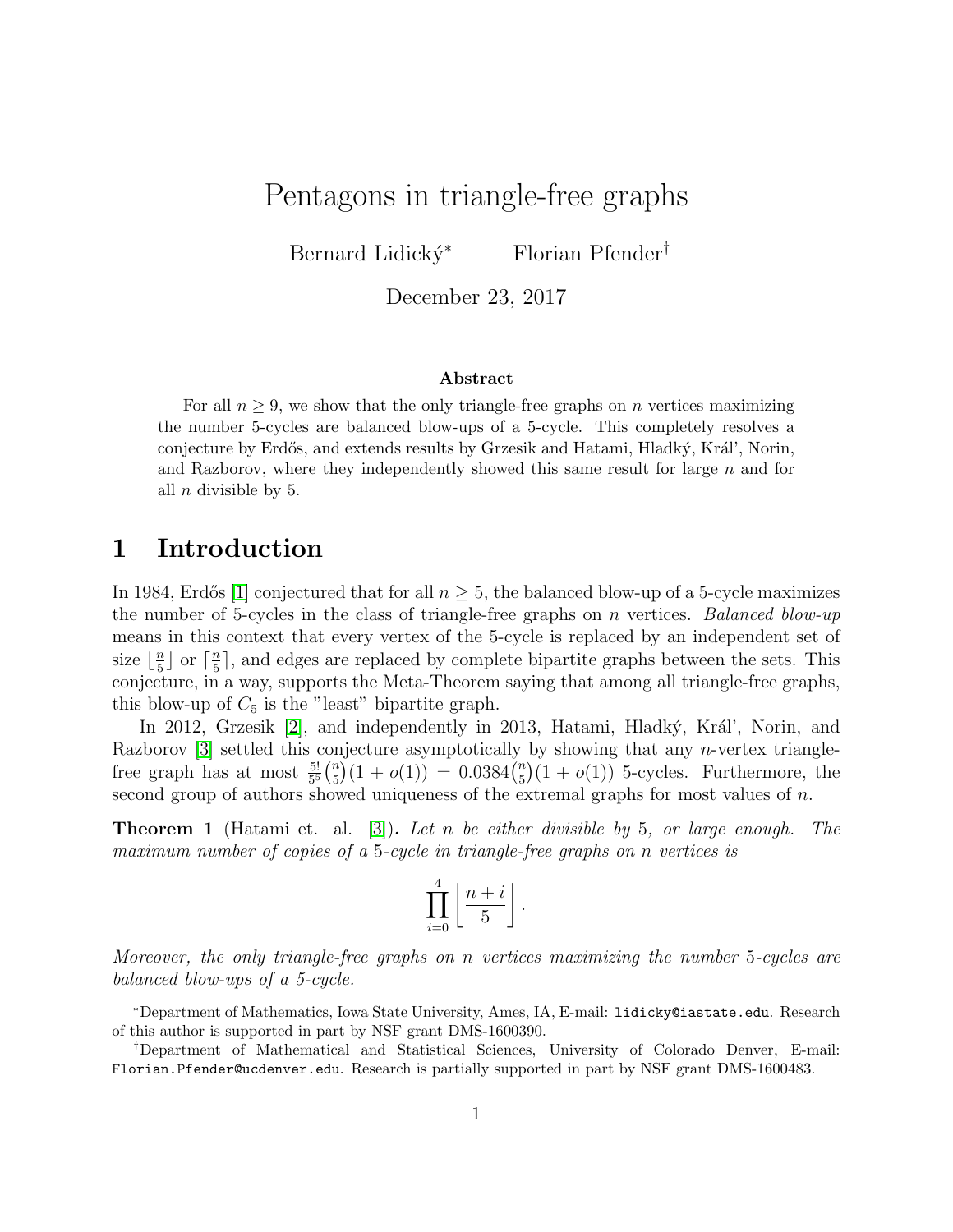Both papers [\[2\]](#page-5-1) and [\[3\]](#page-5-2) use the theory of flag algebras, a theory developed by Razbarov [\[7\]](#page-5-3), which can find inequalities of subgraph densities in graph limits with the help of semi-definite programming.

In 2011, Michael [\[6\]](#page-5-4) observed that the Möbius ladder on 8 vertices (i.e. the 8-cycle with all diagonals added) contains the same number of 5-cycles as the balanced blow-up of  $C_5$ . In this note we resolve the remaining cases of the conjecture. We also employ flag algebra techniques to find helpful inequalities, and then we use stability results. Finally, enumeration is used to deal with  $n \leq 9$ . Note that our analysis to show uniqueness is significantly simpler than the analysis in [\[3\]](#page-5-2).

<span id="page-1-0"></span>**Theorem 2.** For all n, the maximum number of copies of a 5-cycle in any triangle-free graph on n vertices is

$$
\prod_{i=0}^{4} \left\lfloor \frac{n+i}{5} \right\rfloor.
$$

Moreover, the only triangle-free graphs on  $n \geq 5$  vertices maximizing the number 5-cycles are balanced blow-ups of a 5-cycle, and the Möbius ladder  $ML_8$  for the special case of  $n = 8$ .

For the ease of presentation, we will use a simplified language of graph limits. No understanding past the following definitions is required to follow this note. A graphon B of a graph G with vertex set  $V(G) = \{v_1, v_2, \ldots, v_n\}$  is a symmetric function  $b : [0,1]^2 \to \{0,1\}$ with

$$
b(x,y) = \begin{cases} 1, & \text{if } \frac{i-1}{n} \le x < \frac{i}{n}, \frac{j-1}{n} \le y < \frac{j}{n}, v_i v_j \in E(G), \\ 0, & \text{if } \frac{i-1}{n} \le x < \frac{i}{n}, \frac{j-1}{n} \le y < \frac{j}{n}, v_i v_j \notin E(G). \end{cases}
$$

For a set  $X = \{x_1, x_2, \ldots, x_k\}$  of real numbers in [0, 1],  $B(X)$  is the graph with vertex set X and edge set  $\{\{x_i, x_j\} : B(x_i, x_j) = 1\}$ . For a graph H, the *induced density* of H in B is

$$
d(H) = d_B(H) = \mathbb{P}(B(X) \cong H),
$$

where X is chosen uniformly at random from  $[0, 1]^{|H|}$ . Note that this quantity equals the limit of the densities of H in balanced blow-ups of G on N vertices, where  $N \to \infty$ . This notion of a graphon agrees with the theory of dense graph limits developed by Lovász and Szegedy  $([5]$  $([5]$ , see the book by Lovász [\[4\]](#page-5-6) for a thorough introduction to the theory). We use a different parametrization to follow the theory of flag algebras by Razborov.

In the following, we assume some familiarity with flag algebras, and we provide only a very brief reminder of the definitions. For a proper introduction to flag algebras, see [\[7\]](#page-5-3).

We will need the notion of a flag. A flag is a graph  $F$  on  $n$  vertices, in which some vertices, say the first k vertices  $X = \{x_1, \ldots, x_k\} \subseteq V(F)$ , are labeled with distinct labels. The type  $\sigma$  of F is the labeled graph induced on X. Two flags are isomorphic if there exists an isomorphism of the underlying graphs which induces an isomorphism of the labeled vertices. The graphon B of the flag F is the graphon of the unlabeled graph underlying  $F$ , together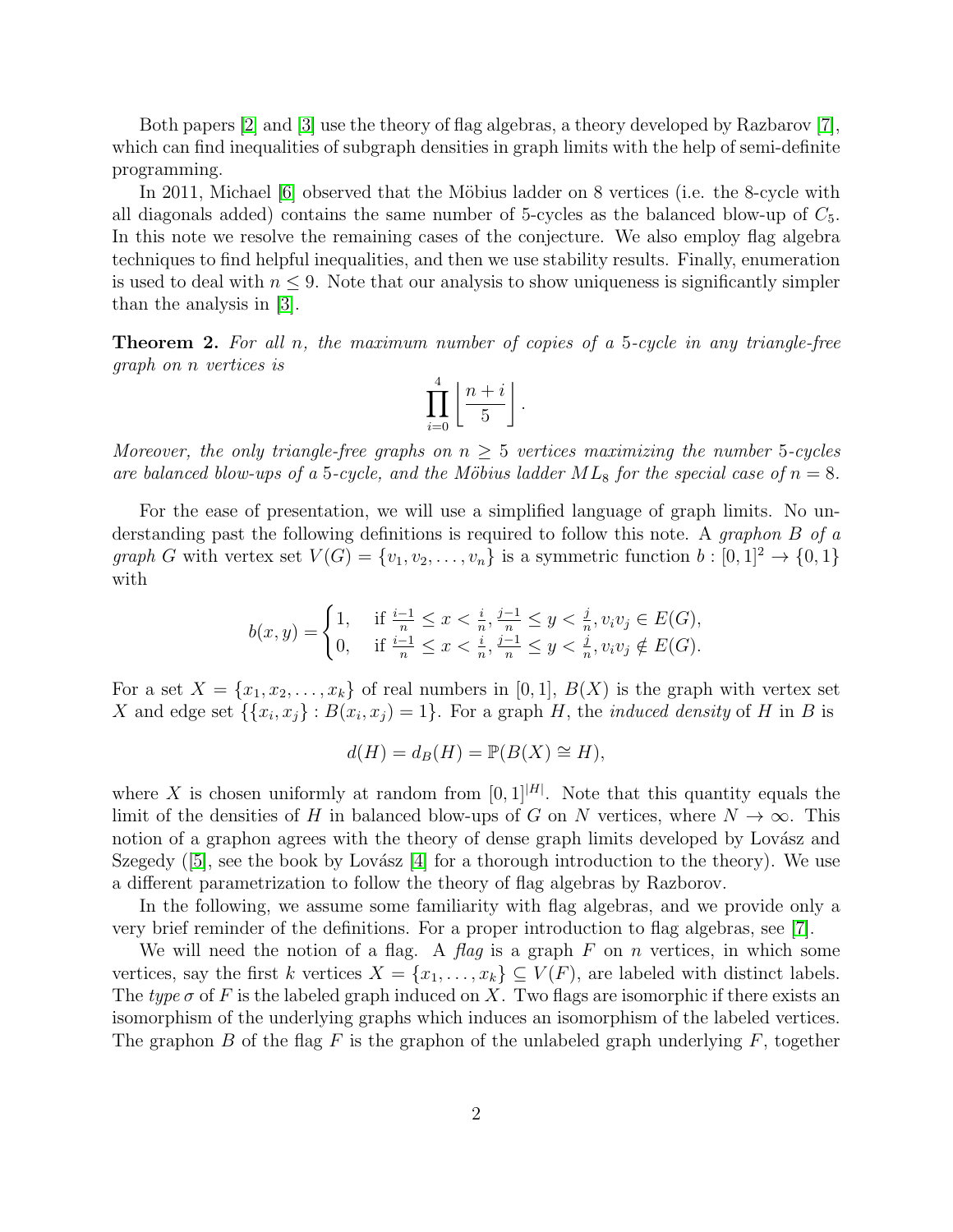with the set  $Y = \left\{\frac{0}{n}\right\}$  $\frac{0}{n}, \frac{1}{n}$  $\frac{1}{n}, \ldots, \frac{k-1}{n}$  $\frac{-1}{n}$ }  $\in [0,1]^{X}$ . Note that  $B(Y) = \sigma$ . For any flag H of type  $\sigma$ , we then have

$$
d(H) = d_B(H) = \mathbb{P}(B(X \cup Y) \cong H),
$$

where X is chosen uniformly at random from  $[0,1^{|H|-|Y|}$ .

A Flag Algebra  $\mathcal{F}^{\sigma}$  consists of formal linear combinations of flags of the type  $\sigma$ , with the canonical definitions for addition and scalar multiplication. A multiplication of flags is also defined in a way that it naturally corresponds to the multiplication of flag densities in graphons of flags.

### 2 Proof of Theorem [2](#page-1-0)

The core of the proof of Theorem [2](#page-1-0) is the following lemma.

<span id="page-2-0"></span>**Lemma 3.** If G is a triangle-free graph maximizing the number of 5-cycles on  $n \geq 10$ vertices, then there exists a 5-cycle C in G such that every other vertex of G has exactly two neighbors in C.

Before we prove the lemma, we first show how it implies Theorem [2.](#page-1-0)

*Proof of Theorem [2.](#page-1-0)* Let G be a triangle-free graph maximizing the number of  $C_5$ s on n vertices. For  $n \leq 9$ , we use a computer to enumerate all 2480 triangle-free graphs on n vertices and check that the theorem is true. Hence we assume  $n \geq 10$  and we can use Lemma [3.](#page-2-0)

Let  $C = v_1v_2v_3v_4v_5v_1$  be the 5-cycle from Lemma [3.](#page-2-0) For  $1 \le i \le 5$ , let  $X_i$  be the set of vertices which have the same neighbors in  $C$  as  $v_i$ . Since  $G$  is triangle free, these five sets are independent sets and partition  $V(G)$ . In the following, all indices are calculated modulo 5. Vertices in  $X_i$  are not adjacent to vertices in  $X_{i+2}$  since  $v_{i+1}$  is their common neighbor, for all  $1 \leq i \leq 5$ . Therefore, for any  $u_i \in X_i$  and  $u_{i+1} \in X_{i+1}$ ,  $N(u_i) \cap N(u_{i+1}) = \emptyset$ .

If  $u_i \in X_i$  and  $u_{i+1} \in X_{i+1}$ , then  $u_i u_{i+1} \in E(G)$ . Otherwise, we could add  $u_i u_{i+1}$ , creating a new  $C_5$  in  $u_iu_{i+1}v_{i+2}v_{i+3}v_{i+4}u_i$  without creating a triangle, contradicting the maximality of  $C_5$ . Hence,  $X_i \cup X_{i+1}$  induces a complete bipartite graph, and G is a blow-up of  $C_5$ .

Denote  $|X_i|$  by  $x_i$  for  $1 \le i \le 5$ , so  $n = x_1 + x_2 + x_3 + x_4 + x_5$ . Then the number of  $C_5$  in G is  $x_1x_2x_3x_4x_5$ . This number is maximized if and only if  $|x_i - x_j| \leq 1$  for all  $0 \leq i \leq j \leq 5$ . Therefore, G is a balanced blow-up of  $C_5$ , proving Theorem [2.](#page-1-0)  $\Box$ 

Denote by  $C_5^+$  the balanced blow-up of  $C_5$  on 6 vertices, i.e., the graph obtained from  $C_5$  by duplicating one vertex. The proof of Lemma [3](#page-2-0) uses the following results that were obtained using flag algebras. For any triangle-free graphon B of a graph:

<span id="page-2-3"></span>Claim 4 ([\[2,](#page-5-1) [3\]](#page-5-2)).  $d(C_5) \leq 0.0384$ .

<span id="page-2-1"></span>Claim 5. If  $d(C_5) \ge 0.034$ , then  $d(C_5^+) \ge 4.57771 \cdot (d(C_5) - 0.034) + 0.095058$ .

<span id="page-2-2"></span>Claim 6.  $d(C_5^+) \ge 6 \cdot (d(C_5) - 0.0384) + 0.1152$ .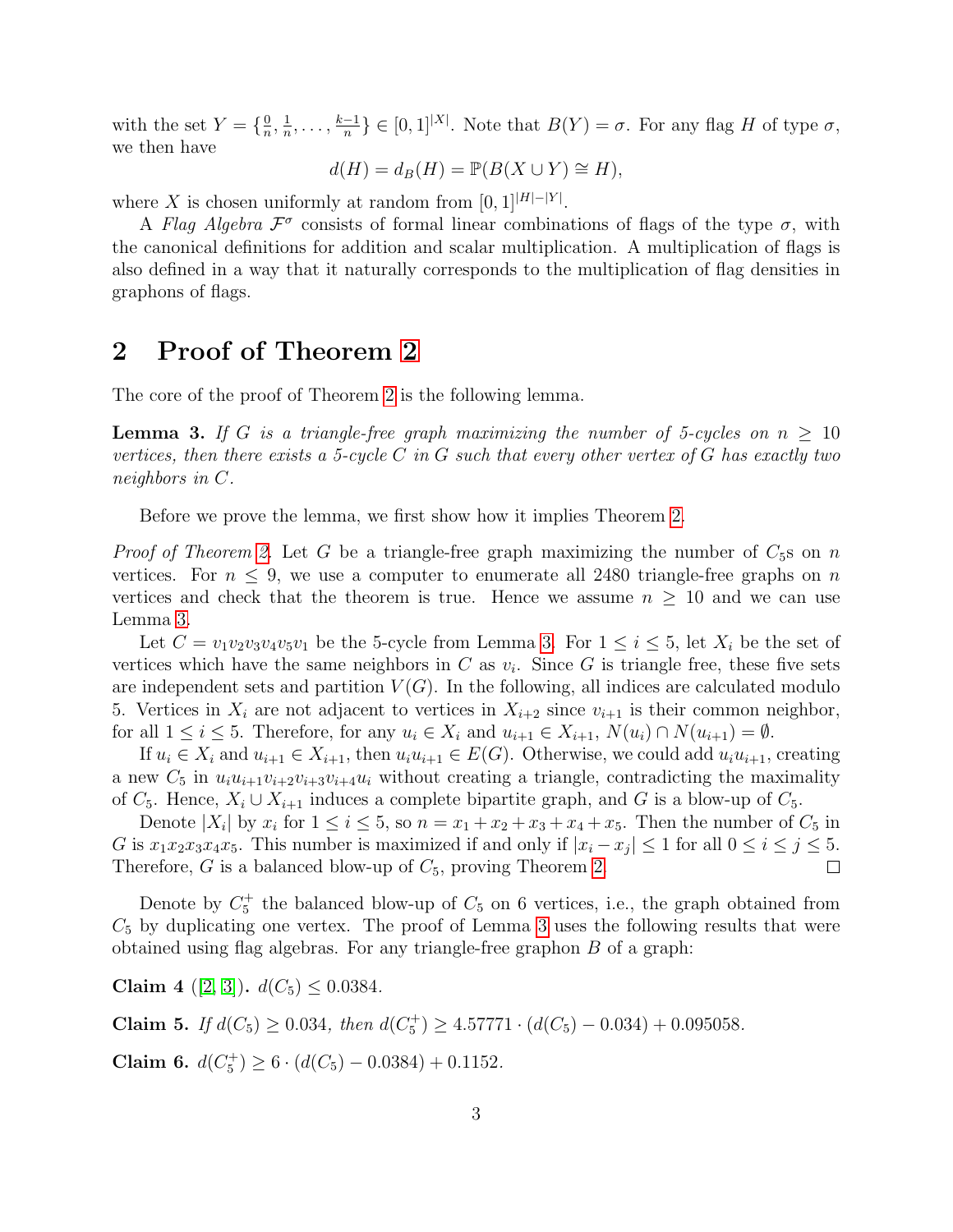We defer the proofs of Claims [5](#page-2-1) and [6](#page-2-2) to the next section. With these claims, we are ready to prove the core lemma.

*Proof of Lemma [3.](#page-2-0)* Let G be a triangle-free graph on  $n \geq 10$  vertices maximizing the number of  $C_5$ s, and let  $B$  be its graphon. We want to show that there exists a 5-cycle  $C = v_1v_2v_3v_4v_5v_1$  in G such that  $V(G) = X_1 \cup \cdots \cup X_5$ , where  $v \in X_i$  if v has the same neighbors in C as  $v_i$  for  $1 \le i \le 5$ . In B, this translates to

$$
\exists x_1, x_2, x_3, x_4, x_5 \in [0, 1] : \mathbb{P}(B[\{x, x_1, x_2, x_3, x_4, x_5\}] \cong C_5^+) = 1
$$

for  $x \in [0, 1]$  picked uniformly at random.

In fact, by the integrality of the number of vertices of  $G$ , it is sufficient to show that

<span id="page-3-0"></span>
$$
\exists x_1, x_2, x_3, x_4, x_5 \in [0, 1]: \mathbb{P}(B[\{x, x_1, x_2, x_3, x_4, x_5\}] \cong C_5^+) > 1 - \frac{1}{n}.\tag{1}
$$

We may condition on  $B[x_1, x_2, x_3, x_4, x_5] \cong C_5$ , and then, picking  $x, x_1, x_2, x_3, x_4, x_5 \in [0, 1]$ independently uniformly at random,

$$
\mathbb{P}(B[\{x,x_1,x_2,x_3,x_4,x_5\}] \cong C_5^+ | B[\{x_1,x_2,x_3,x_4,x_5\}] \cong C_5)
$$
  
= 
$$
\frac{\mathbb{P}(B[\{x,x_1,x_2,x_3,x_4,x_5\}] \cong C_5^+ \wedge B[\{x_1,x_2,x_3,x_4,x_5\}] \cong C_5)}{\mathbb{P}(B[\{x_1,x_2,x_3,x_4,x_5\}] \cong C_5)}
$$
  
= 
$$
\frac{\frac{2}{6}d(C_5^+)}{d(C_5)}.
$$

Let  $G_n$  be a balanced blow up of  $C_5$  on n vertices, and let  $B_n$  be its graphon. Let  $d_n = d_{B_n}(C_5) \leq d(C_5)$ . For  $10 \leq n < 100$ , we use Claim [5,](#page-2-1) and get

$$
\frac{d(C_5^+)}{3d(C_5)} \ge \frac{4.57771 \cdot (d(C_5) - 0.034) + 0.095058}{3d(C_5)} \ge \frac{4.57771 \cdot (d_n - 0.034) + 0.095058}{3d_n}.
$$

We compute  $d_n$  explicitly for each n, and conclude that  $\frac{d(C_5^+)}{3d(C_5)} > 1 - \frac{1}{n}$  $\frac{1}{n}$ , implying [\(1\)](#page-3-0). For  $n \geq 100$ , we use Claim [6](#page-2-2) and Claim [4,](#page-2-3) and get

$$
\frac{d(C_5^+)}{3d(C_5)} \ge \frac{6 \cdot (d(C_5) - 0.0384) + 0.1152}{3d(C_5)}
$$
  
\n
$$
\ge \frac{6 \cdot (d_n - 0.0384) + 0.1152}{0.1152}.
$$
 (2)

For  $n \equiv i \mod 5$ , we have

$$
d_n = \frac{5! \left(\frac{n+5-i}{5}\right)^i \left(\frac{n-i}{5}\right)^{5-i}}{n^5} > 0.0384 \left(1 - \frac{50}{n^2}\right),
$$

where the last inequality can easily be checked for the five cases. Therefore, using  $(2)$ ,

$$
\frac{d(C_5^+)}{3d(C_5)} > \frac{-6 \cdot 0.0384 \frac{50}{n^2} + 0.1152}{0.1152} = 1 - \frac{100}{n^2} \ge 1 - \frac{1}{n},
$$

showing [\(1\)](#page-3-0) and thus completing the proof.

<span id="page-3-1"></span> $\Box$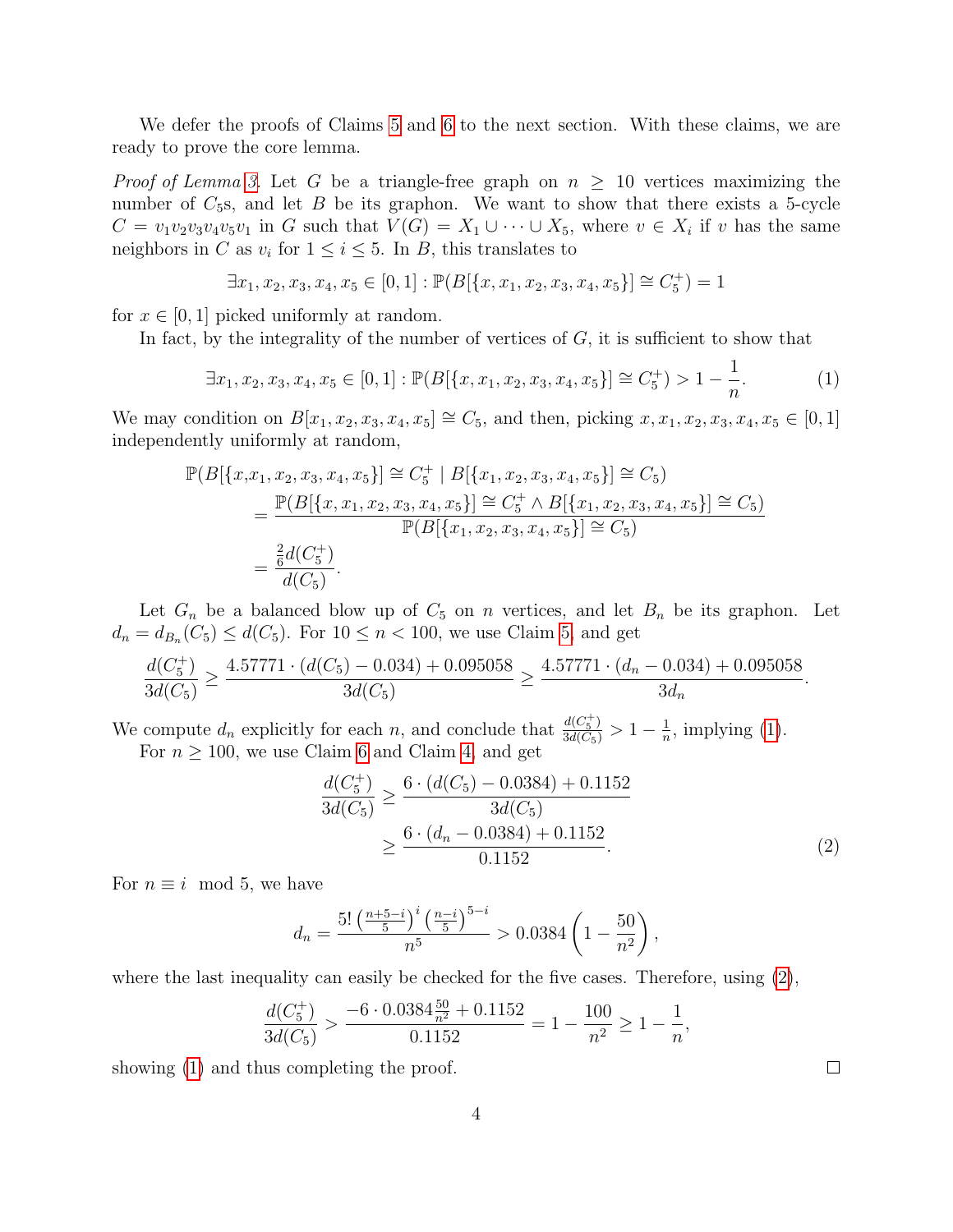## 3 Flag algebra calculations

In this section we prove Claims [5](#page-2-1) and [6.](#page-2-2) Claim [4](#page-2-3) was obtained in [\[2\]](#page-5-1) and [\[3\]](#page-5-2) by flag algebra computations which can easily be replicated by Flagmatic [\[8\]](#page-5-7), including certificates.

Both Claims [5](#page-2-1) and [6](#page-2-2) are based on similar flag algebra calculations, but they exceed the current limitations of Flagmatic. We describe an outline here. The actual calculations are computer assisted. The source code of our software to recreate the calculations is available on arXiv and at <http://orion.math.iastate.edu/lidicky/pub/c5k3free/>, including all data files.

The following equations are valid for all graphons.

$$
d(C_5^+) = \sum_{F \in \mathcal{F}_\ell} c_F d(F),\tag{3}
$$

<span id="page-4-0"></span>
$$
0 \ge \sum_{F \in \mathcal{F}_{\ell}} -\alpha_F d(F),\tag{4}
$$

$$
0 \geq -\sum_{\sigma} [x_{\sigma}^T M_{\sigma} x_{\sigma}]_{\sigma},\tag{5}
$$

where  $\ell$  is an integer at least 6,  $\mathcal{F}_{\ell}$  is the set of all triangle-free graphs on  $\ell$  vertices,  $c_F$  are suitably picked rational non-negative coefficients,  $\alpha_F$  are any non-negative real numbers,  $x_{\sigma}$ are vectors of some flag densities of type  $\sigma$ ,  $M_{\sigma}$  are any positive semidefinite matrices, and  $\llbracket . \rrbracket$  is the unlabeling operator.

In addition, if the graphon satisfies  $d(C_5) \geq LB$  for some fixed number LB, then for any non-negative real number y holds

<span id="page-4-2"></span><span id="page-4-1"></span>
$$
0 \ge -y \cdot (d(C_5) - LB). \tag{6}
$$

Now we sum all the equations [\(3\)](#page-4-0) to [\(6\)](#page-4-1) and we get

$$
d(C_5^+) \ge \left[ \sum_{F \in \mathcal{F}_\ell} (c_F - \alpha_F) d(F) - \sum_{\sigma} \llbracket x_{\sigma}^T M_{\sigma} x_{\sigma} \rrbracket_{\sigma} - y \cdot d(C_5) \right] + y \cdot LB,\tag{7}
$$

The maximum of the right-hand side can be obtained by solving a semidefinite program in variables  $\alpha_F$ ,  $M_{\sigma}$ , and y. Notice that for any assignment of the variables, [\(7\)](#page-4-2) is valid for any graphon satisfying  $d(C_5) \geq LB$ . So for a fixed assignment of variables, we can change LB and obtain different lower bounds on  $d(C_5^+)$ , albeit not necessarily optimal bounds.

We optimize [\(7\)](#page-4-2) for  $LB \in \{0.034, 0.0384\}$  and obtain Claims [5](#page-2-1) and [6](#page-2-2) by rounding the solution to the corresponding semidefinite program. The rounding for Claim [5](#page-2-1) is easy as the bound is not tight. The bound in Claim [6](#page-2-2) is tight for  $d(C_5) = 0.0384$ , and the rounding of the semidefinite program required a bit more care.